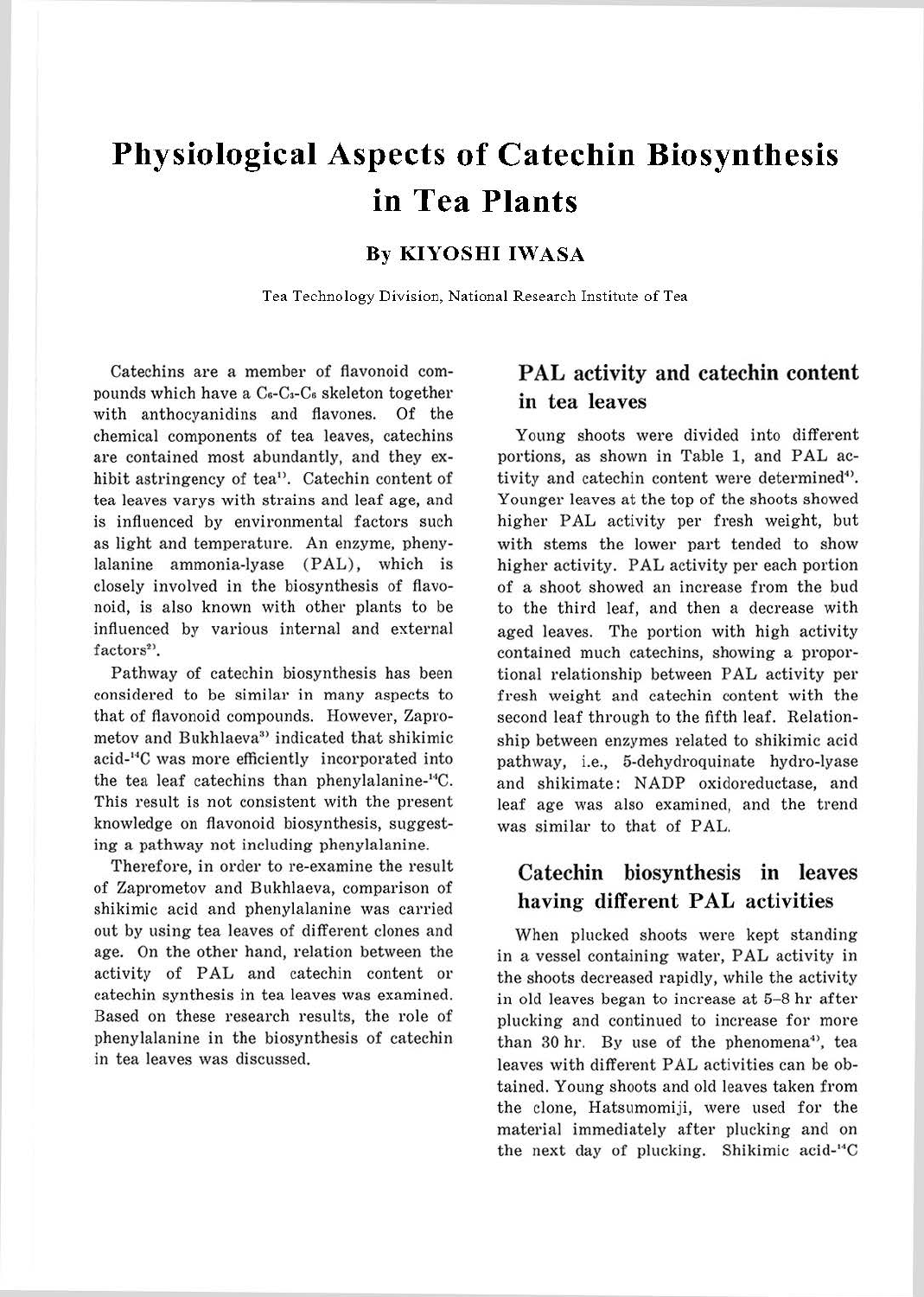|                             | Fresh wt | Enzyme activity**       | Catechin     |                      |
|-----------------------------|----------|-------------------------|--------------|----------------------|
| Part                        | (mg)     | (units/g)<br>fresh wt.) | (units/part) | content***<br>$(\%)$ |
| Bud                         | 37       | 9.21                    | 0.34         | 20.4                 |
| First leaf                  | 61       | 9.48                    | 0.58         | 26.1                 |
| Second leaf                 | 130      | 5.39                    | 0.70         | 25.5                 |
| Third leaf                  | 271      | 3.89                    | 1.05         | 23.0                 |
| Fourth leaf                 | 368      | 1.76                    | 0.65         | 20.5                 |
| Fifth leaf                  | 314      | 1.06                    | 0.33         | 18.5                 |
| First and second internodes | 83       | 1.42                    | 0.12         | 16.5                 |
| Third internode             | 120      | 1.52                    | 0.18         | 12.0                 |
| Fourth internode            | 153      | 2.50                    | 0.38         | 9.2                  |

**Table 1. Distribution of PAL activity and catechin content** in **tea shoots\*** 

The clone used was Benifuji harvested in August.

\*\* A unit of activity is defined as the amount of enzyme catalyzing the formation of  $1 \mu$  mole of *trans*cinnamic acid per hour at 40°C (pH 8. 8).

\*\*\* Dry weight basis.

| Table 2. Incorporation of shikimate- <sup>14</sup> C or phenylalanine- <sup>14</sup> C into catechins in the leaves |
|---------------------------------------------------------------------------------------------------------------------|
| having different activities of PAL                                                                                  |

| Material                            |      | Young shoots |       | Old leaves |       |       |       |       |
|-------------------------------------|------|--------------|-------|------------|-------|-------|-------|-------|
| Time on storage (hr)                |      | 17.5         |       |            |       | 1.5   | 25    |       |
| Enzyme activity*                    |      | 2, 3         |       | 15.5       | 36.9  |       | 79.3  |       |
| Compound fed**                      | S A  | P A          | S A   | P A        | S A   | P A   | S A   | P A   |
| Specific activity (dpm/ $\mu$ mole) |      |              |       |            |       |       |       |       |
| $(-)$ Epicatechin                   | 285  | 105          | 1,480 | 924        | 4,720 | 2,390 | 9,000 | 5,120 |
| $(-)$ Epigallocatechin              | 145  | 39           | 908   | 126        | 112   | 142   | 449   | 354   |
| Gallic acid                         | 515  | 9            | 922   | 15         | 38    | 6     | 65    | 11    |
| Incorporation $(\frac{9}{6})$ ***   |      |              |       |            |       |       |       |       |
| $(-)$ Epicatechin                   | 0.67 | 0.19         | 3.1   | 1.7        | 9,3   | 5.3   | 22.6  | 10.5  |
| Epigallocatechin<br>$-1$            | 1.5  | 0.32         | 8.9   | 1.0        | 0.92  | 1.2   | 3.6   | 2.4   |
| Gallic acid                         | 3.5  | 0.05         | 5.9   | 0.08       | 0.17  | 0.02  | 0.27  | 0.04  |

\* The activity was expressed as unit in 24 hr per g fresh weight of the material.

\*\* SA and PA denote shikimate-<sup>14</sup>C and phenylalanine-<sup>14</sup>C, respectively.

\*\*\* Incorporation = 100 (activity in the product)/activity fed.

or phenylalanine-<sup>14</sup>C was administered to the material<sup>9</sup>. Then the material was allowed to metabolize for 24 hr in a growth cabinet of 25°C. Catechins were extracted, and catechin gallates were hydrolysed by the action of tannase. With paperchromatography,  $(-)$ epicatechin,  $(-)$ -epigallocatechin and gallic acid were isolated.

As shown in Table 2, incorporation of shikimic acid-<sup>14</sup>C into the plant material was always higher than that of phenylalanine: the former was 4.4 times of the latter with shoots, and 1.8 times with old leaves. This result indicates that shikimic acid is more effective than phenylalanine as a catechin precursor. This is in accord with the result of Zaprometov and Bukhlaeva<sup>3</sup>.

Incorporation of these precursors into  $(-)$ -epicatechin showed an increase in proportion to PAL activities, but such proportional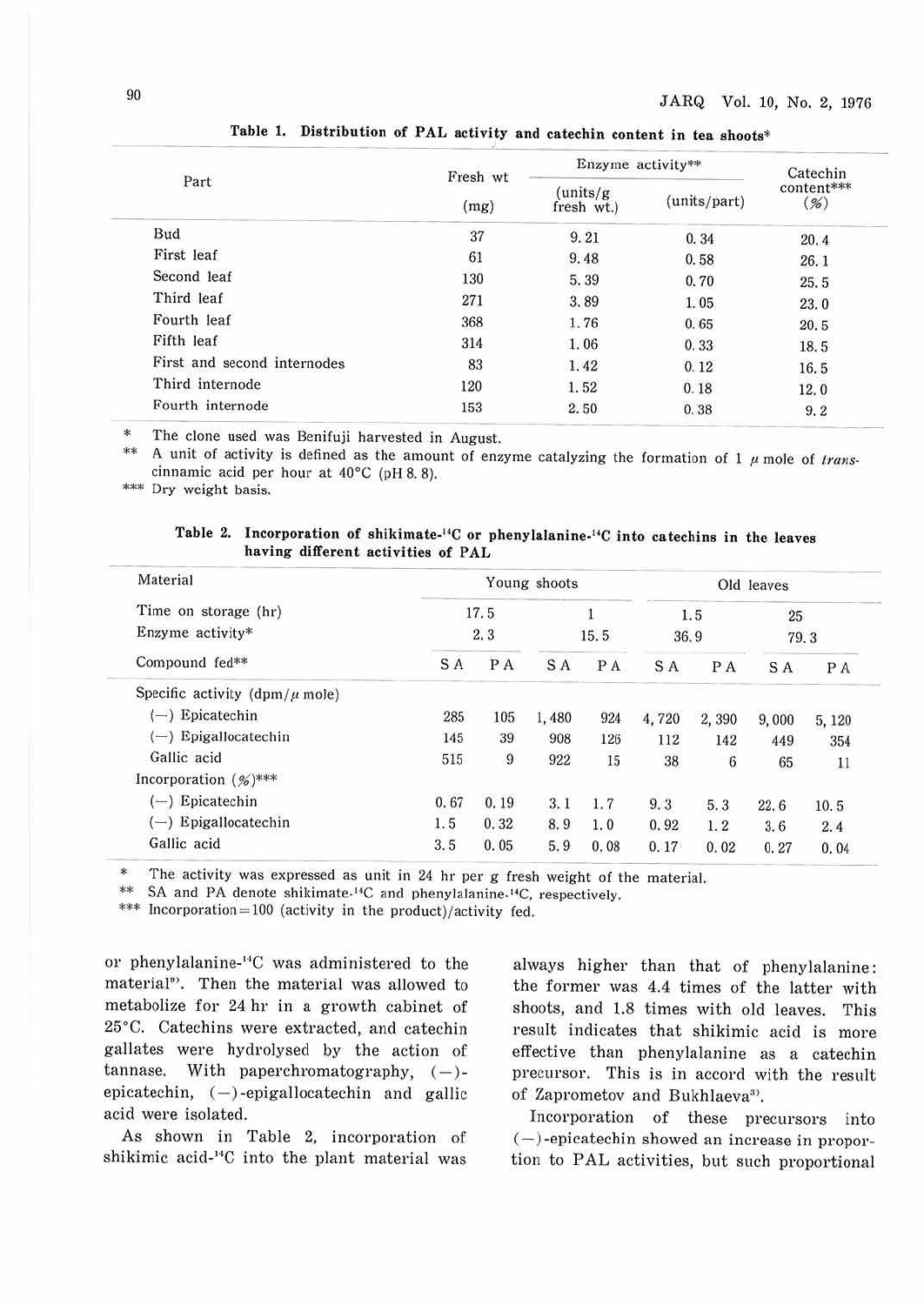relationship was not observed with  $(-)$ -epigallocatechin. Particularly with shikimic acid, shoots at 1 hr after plucking showed the highest incorporation whereas the incorporation was 1/10 and 2/5 with old leaves which have high PAL activity. Specific activity was always higher with  $(-)$ -epicatechin than with  $(-)$ -epigallocatechin, and ratio of specific activity  $[(-)$ -epicatechin/ $(-)$ -epigallocatechin] was 3.4 in shoots and 23.4 in old leaves in an average, suggesting that the hydroxylation of  $(-)$ -epicatechin to  $(-)$ -epigallocatechin became less active in old leaves. It is also apparent from Table 2 that gallic acid, a component of two kinds of catechin gallates, is mainly synthesized from shikimic acid. Thus, the pathway of catechin synthesis from phenylalanine is not considered important, although Zaprometov and Bukhlaeva<sup>3</sup> claimed its significance.

# **Clonal variation of PAL activity and catechin biosynthesis**

PAL activity and catechin content of shoots of 9 clones are shown in Table 3<sup>4)</sup>. It is well known that black tea clones contain more catechins than green tea clones. In this experiment also catechin content and PAL activity of black tea clones were 1.3 times and 1.6 times those of green tea clones, respectively. The correlation was again observed between catechin content and PAL activity.

Incorporation of shikimic acid and pheny-

**Table 3. Clonal variation of PAL activity and catechin content in young shoots** 

| $C$ lone $*$      | Enzyme activity<br>(units/g fresh wt.) | Catechin<br>content<br>(96) |  |  |
|-------------------|----------------------------------------|-----------------------------|--|--|
| Yabukita (G)      | 3.33                                   | 14.3                        |  |  |
| Tamamidori (G)    | 3.53                                   | 15.8                        |  |  |
| Yutakamidori (G)  | 4.08                                   | 15.2                        |  |  |
| Asatsuyu (G)      | 4.96                                   | 16.2                        |  |  |
| $Z-1$ (G)         | 5.22                                   | 18.4                        |  |  |
| Benifuji (B)      | 5.15                                   | 23.8                        |  |  |
| Benitachiwase (B) | 5.79                                   | 19.4                        |  |  |
| Hatsumomiji (B)   | 5.90                                   | 21.8                        |  |  |
| Benihomare (B)    | 9.91                                   | 21.0                        |  |  |

G and B denote a clone for green tea and a clone for black tea, respectively.

lalanine into catechins was determined with shoots of 5 clones (Table 4). Extent of the incorporation varied considerably with clones, because growth stage of shoots was different with clones. Therefore, ratio of shikimic acid incorporation to phenylalanine incorporation  $(SA/PA)$  was used for comparison. The result showed that, except the clone Yabukita, SA/PA was always higher than 1, indicating that shikimic acid is a more effective precausor of catechins. The ratio of SA/PA was almost proportional to catechin content.

From these results, it can be considered that in the clone Yabukita the main pathway of catechin biosynthesis is shikimic acidphenylalanine~ catechins, whereas another pathway not including phenylalanine may possibly exist in other clones rich in catechins.

| Clone        | Catechin                               | Incorporation $(\frac{\%}{\%})$ |        |          |                 |        |          |  |  |
|--------------|----------------------------------------|---------------------------------|--------|----------|-----------------|--------|----------|--|--|
|              | content<br>$\mu$ moles/g<br>fresh wt.) | Simple catechins                |        |          | Total catechins |        |          |  |  |
|              |                                        | SA fed                          | PA fed | $SA/PA*$ | SA fed          | PA fed | $SA/PA*$ |  |  |
| Yabukita     | 54                                     | 2.7                             | 4.1    | 0.7      | 5.5             | 6.4    | 0.9      |  |  |
| Tamamidori   | 76                                     | 1.8                             | 1.0    | 1.8      | 4.8             | 1.8    | 2.7      |  |  |
| Benifuji     | 89                                     | 3.8                             | 2.3    | 1.7      | 10.3            | 4.7    | 2.2      |  |  |
| Sayamamidori | 95                                     | 2.3                             | 1.2    | 1.9      | 8.4             | 2.6    | 3.2      |  |  |
| Hatsumomiji  | 111                                    | 4.3                             | 1.5    | 2.9      | 11.4            | 2.0    | 5.7      |  |  |

Table 4. Clonal variation of <sup>14</sup>C incorporation from shikimate-<sup>14</sup>C or phenylalanine-<sup>14</sup>C **into catechins in young shoots** 

\* SA/PA is the ratio of <sup>14</sup>C incorporation from shikimate to that from phenylalanine.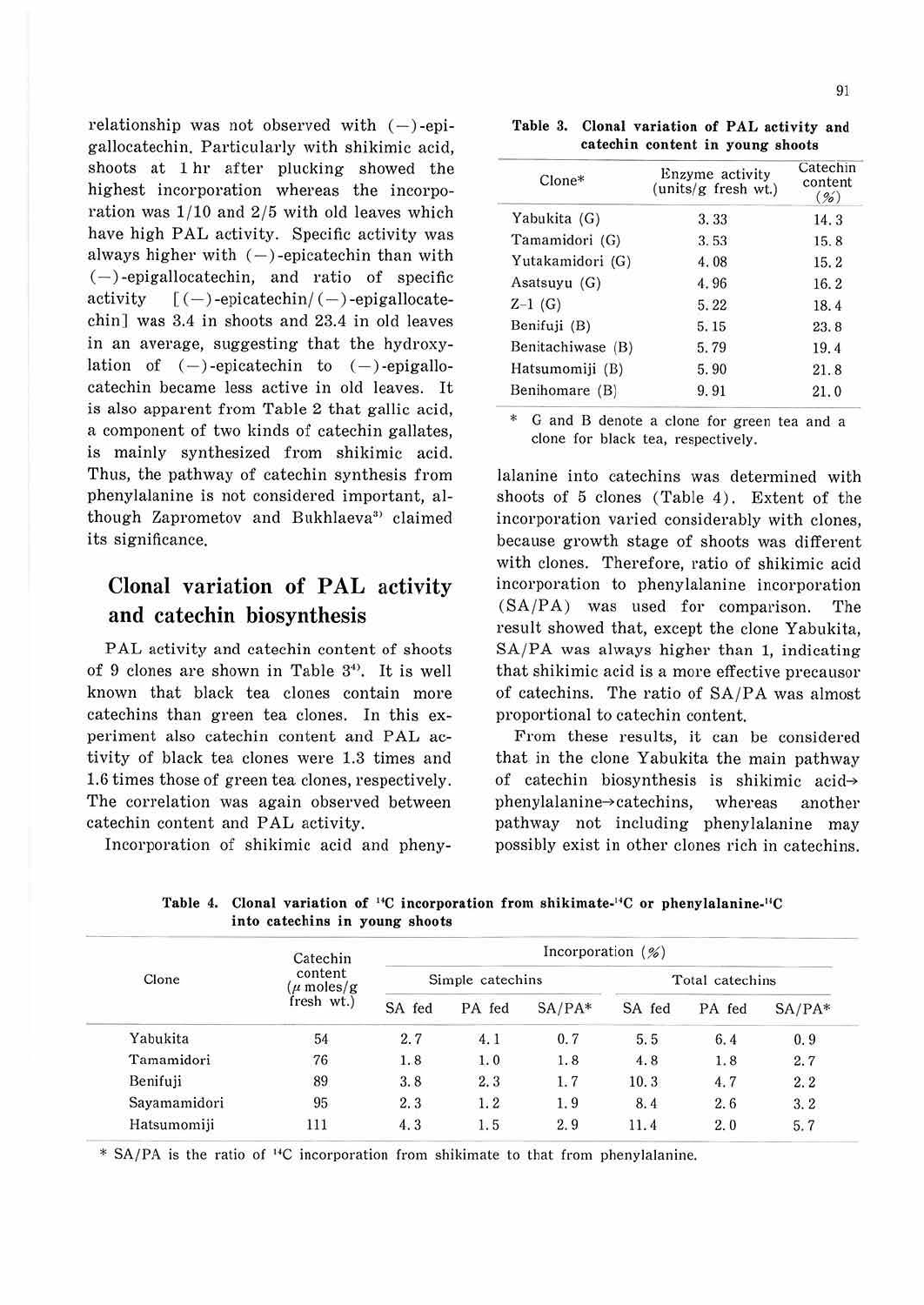| Catechins                    | Amount of catechins<br>$(mg/\shoot)$ | Concentration of<br>catechins (dry wt. $\frac{\%}{\%}$ ) |          |        |
|------------------------------|--------------------------------------|----------------------------------------------------------|----------|--------|
|                              | unshaded                             | shaded                                                   | unshaded | shaded |
| $(-)$ Epicatechin            | 0.82                                 | 0.48                                                     | 0.9      | 0.7    |
| $(-)$ Epigallocatechin       | 3.82                                 | 2.00                                                     | 4.2      | 2.9    |
| (-) Epicatechin gallate      | 1.46                                 | 1.10                                                     | 1.6      | 1.6    |
| (-) Epigallocatechin gallate | 6.37                                 | 5.04                                                     | 7.0      | 7,3    |

**Table 5. Effect of shading treatment applied for 8 days on catechin content in young shoots of a clone Yabukita in July** 

# Effect of light on PAL activity and catechin biosynthesis

To produce high quality tea, shading culture is widely practiced in tea gardens of Japan. Shading treatment reduces total catechin content of tea leaves, but quantitative changes of each catechin had not been well known.

The shading treatment was applied to the clone Yabukita by covering the plants with black cheesecloth for 8 days (with approximately  $95\%$  of light cut off)<sup>5)</sup>. As shown in Table 5,  $(-)$ -epigallocatechin was reduced by 48%, followed by  $(-)$ -epicatechin (by 41%). Two gallates were reduced by 20-25%. Therefore the ratio of gallates to simple catechins  $[(-)$ -epicatechin and  $(-)$ -epigallocatechin] was increased in shaded leaves. Under the shading, growth of shoots was retarded: weight of shoots decreased to 3/4 of that of



shoots of the clone Z-1. ·- · shaded plants, ·- · unshaded plants.

normal shoots. Therefore, decrease of simple catechins in terms of concentration (dry weight  $\%$ ) was only 20-30%, and concentration of gallates became slightly higher than that of the unshaded control. These results show apparently that light promotes catechin synthesis. Furthermore it is apparent that effect of light on the esterification of catechins with gallic acid is small.

Effect of shading treatment on PAL activity was examined with the clone, Z-1<sup>4)</sup>. Changes of the activity in shaded and unshaded shoots are shown in Fig. 1. Apparently PAL activity was lowered by the shading.

## Role of phenylalanine in catechin biosynthesis in tea plants

As described above, PAL activity was concentrated to the vigorously growing portion of tea plants such as buds and young leaves at the top of shoots, and the activity was almost proportional to catechin content.

Furthermore the activity was higher with clones with higher content of catechin, and was decreased by the shading treatment which reduced catechin content. All these results indicate that PAL, and consequently phenylalanine, play an important role in the catechin biosynthesis. On the other hand results which are not consistent with the above results were obtained by tracer experiments: namely shikimic acid was incorporated into catechins more efficiently than phenylalanine. This result of tracer experiments suggests that the participation of phenylalanine and PAL to the